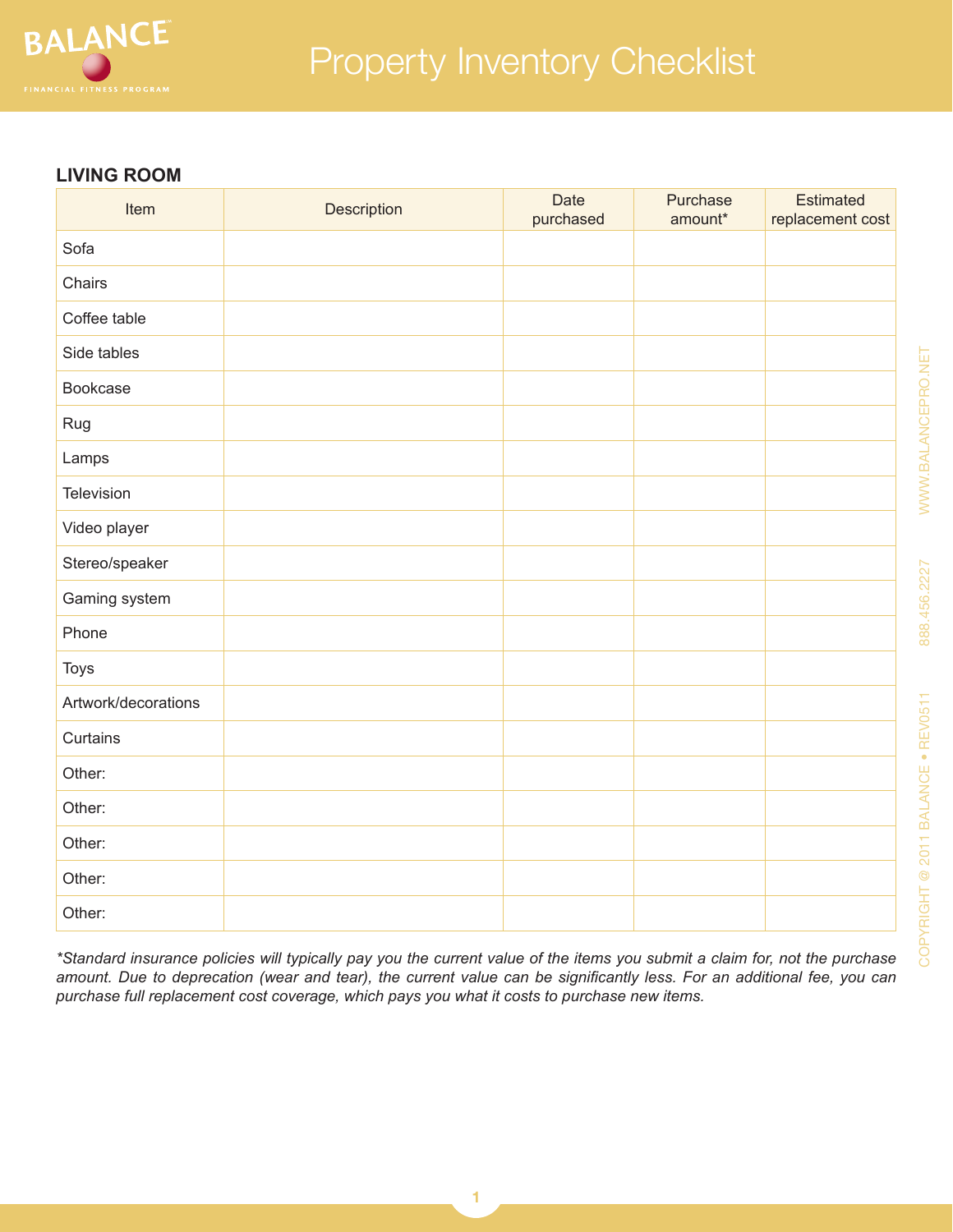# **FAMILY ROOM/DEN**

| Item                | Description | Date<br>purchased | Purchase<br>amount | <b>Estimated</b><br>replacement cost |
|---------------------|-------------|-------------------|--------------------|--------------------------------------|
| Sofa                |             |                   |                    |                                      |
| Chairs              |             |                   |                    |                                      |
| Coffee table        |             |                   |                    |                                      |
| Side tables         |             |                   |                    |                                      |
| Bookcase            |             |                   |                    |                                      |
| Rug                 |             |                   |                    |                                      |
| Lamps               |             |                   |                    |                                      |
| Television          |             |                   |                    |                                      |
| Video player        |             |                   |                    |                                      |
| Stereo/speaker      |             |                   |                    |                                      |
| Gaming system       |             |                   |                    |                                      |
| Phone               |             |                   |                    |                                      |
| Toys                |             |                   |                    |                                      |
| Artwork/decorations |             |                   |                    |                                      |
| Curtains            |             |                   |                    |                                      |
| Other:              |             |                   |                    |                                      |
| Other:              |             |                   |                    |                                      |
| Other:              |             |                   |                    |                                      |
| Other:              |             |                   |                    |                                      |
| Other:              |             |                   |                    |                                      |
| Other:              |             |                   |                    |                                      |

888.456.2227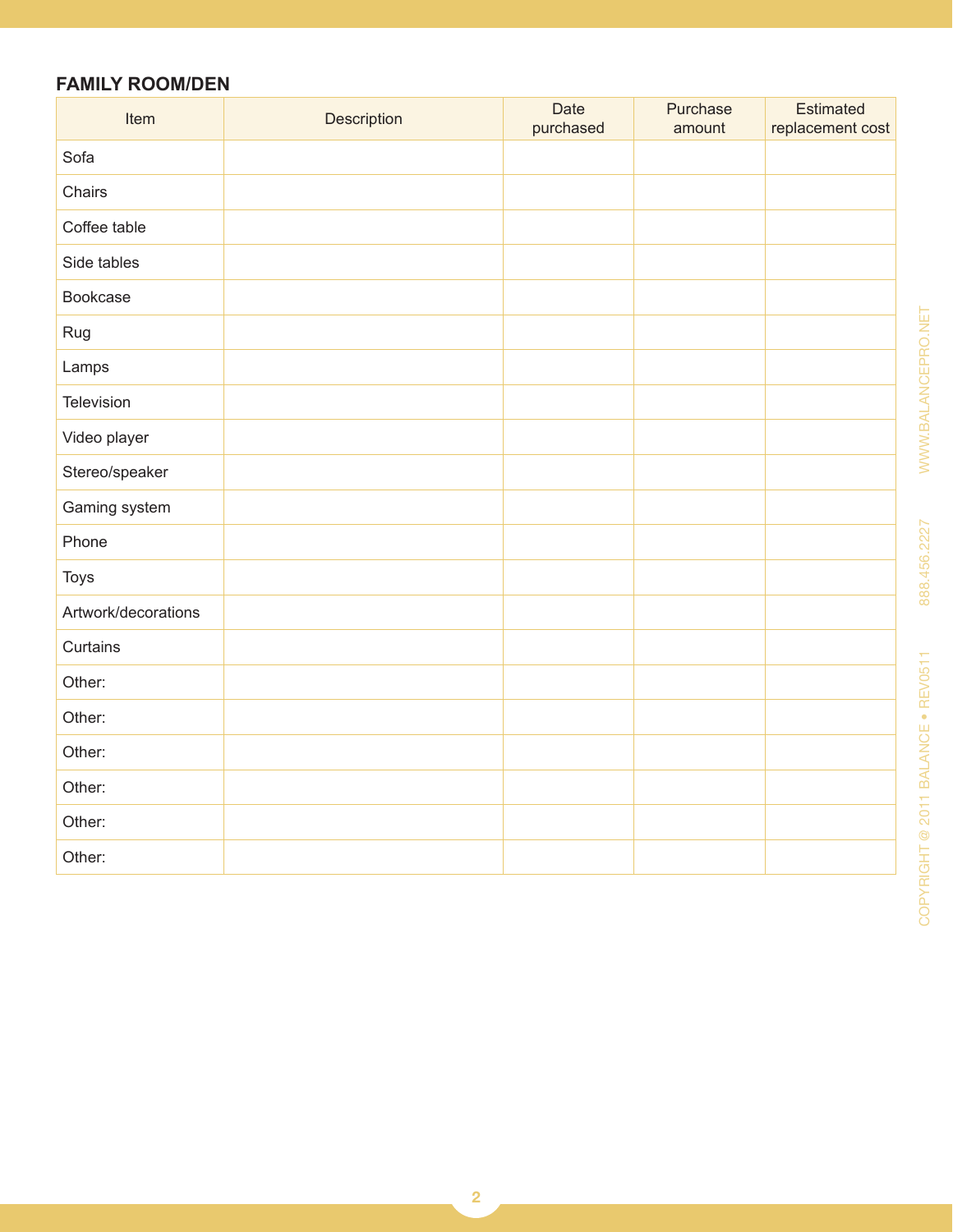# **KITCHEN**

| Item                | Description | Date<br>purchased | Purchase<br>amount | <b>Estimated</b><br>replacement cost |
|---------------------|-------------|-------------------|--------------------|--------------------------------------|
| Refrigerator        |             |                   |                    |                                      |
| Stove               |             |                   |                    |                                      |
| Dishwasher          |             |                   |                    |                                      |
| Microware           |             |                   |                    |                                      |
| Toaster             |             |                   |                    |                                      |
| Blender             |             |                   |                    |                                      |
| Pots and pans       |             |                   |                    |                                      |
| <b>Dishes</b>       |             |                   |                    |                                      |
| Glasses             |             |                   |                    |                                      |
| Linens              |             |                   |                    |                                      |
| Silverware          |             |                   |                    |                                      |
| Table               |             |                   |                    |                                      |
| Chairs              |             |                   |                    |                                      |
| Artwork/decorations |             |                   |                    |                                      |
| Curtains            |             |                   |                    |                                      |
| Other:              |             |                   |                    |                                      |
| Other:              |             |                   |                    |                                      |
| Other:              |             |                   |                    |                                      |
| Other:              |             |                   |                    |                                      |
| Other:              |             |                   |                    |                                      |
| Other:              |             |                   |                    |                                      |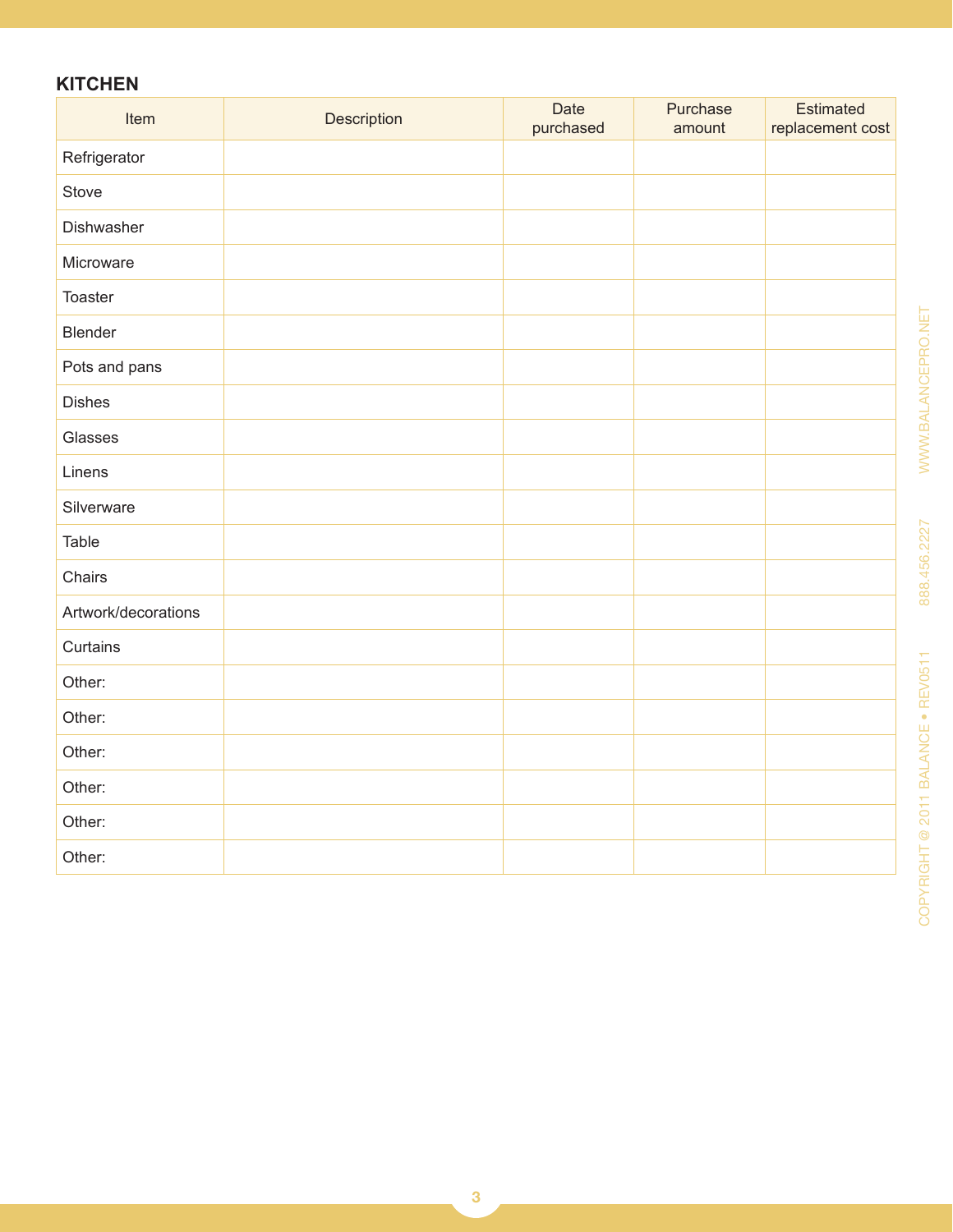# **DINING ROOM**

| Item              | Description | <b>Date</b><br>purchased | Purchase<br>amount | <b>Estimated</b><br>replacement cost |
|-------------------|-------------|--------------------------|--------------------|--------------------------------------|
| Table             |             |                          |                    |                                      |
| Chairs            |             |                          |                    |                                      |
| Chandelier        |             |                          |                    |                                      |
| China cabinet     |             |                          |                    |                                      |
| China             |             |                          |                    |                                      |
| Crystal/glassware |             |                          |                    |                                      |
| Linens            |             |                          |                    |                                      |
| Silverware        |             |                          |                    |                                      |
| Rug               |             |                          |                    |                                      |
| Decorations       |             |                          |                    |                                      |
| Curtains          |             |                          |                    |                                      |
| Other:            |             |                          |                    |                                      |
| Other:            |             |                          |                    |                                      |
| Other:            |             |                          |                    |                                      |

### **OFFICE**

| Item                | Description | Date<br>purchased | Purchase<br>amount | <b>Estimated</b><br>replacement cost |
|---------------------|-------------|-------------------|--------------------|--------------------------------------|
| Desk                |             |                   |                    |                                      |
| Chair               |             |                   |                    |                                      |
| Bookcase            |             |                   |                    |                                      |
| Computer            |             |                   |                    |                                      |
| Monitor             |             |                   |                    |                                      |
| Printer             |             |                   |                    |                                      |
| Speakers            |             |                   |                    |                                      |
| Fax machine         |             |                   |                    |                                      |
| Rug                 |             |                   |                    |                                      |
| Artwork/decorations |             |                   |                    |                                      |
| Curtains            |             |                   |                    |                                      |
| Other:              |             |                   |                    |                                      |
| Other:              |             |                   |                    |                                      |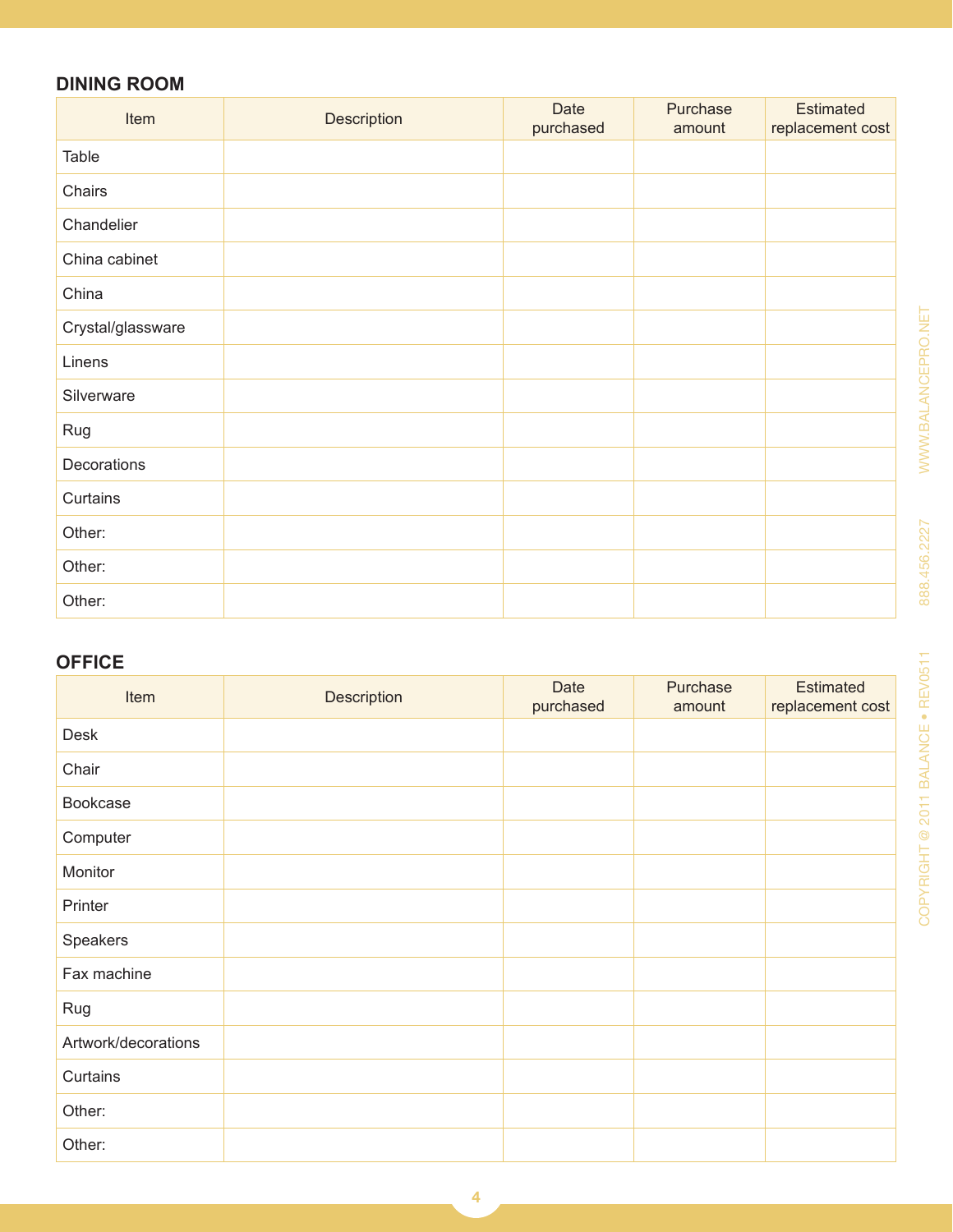# **MASTER BEDROOM**

| Item                | Description | <b>Date</b><br>purchased | Purchase<br>amount | <b>Estimated</b><br>replacement cost |
|---------------------|-------------|--------------------------|--------------------|--------------------------------------|
| Bed                 |             |                          |                    |                                      |
| Mattress            |             |                          |                    |                                      |
| Comforter/quilt     |             |                          |                    |                                      |
| <b>Sheets</b>       |             |                          |                    |                                      |
| Pillows             |             |                          |                    |                                      |
| <b>Dressers</b>     |             |                          |                    |                                      |
| Lamps               |             |                          |                    |                                      |
| Side tables         |             |                          |                    |                                      |
| Rug                 |             |                          |                    |                                      |
| Artwork/decorations |             |                          |                    |                                      |
| Curtains            |             |                          |                    |                                      |
| Other:              |             |                          |                    |                                      |
| Other:              |             |                          |                    |                                      |
| Other:              |             |                          |                    |                                      |

### **BEDROOM #2**

| Item                | Description | <b>Date</b><br>purchased | Purchase<br>amount | <b>Estimated</b><br>replacement cost |
|---------------------|-------------|--------------------------|--------------------|--------------------------------------|
| Bed                 |             |                          |                    |                                      |
| Mattress            |             |                          |                    |                                      |
| Comforter/quilt     |             |                          |                    |                                      |
| <b>Sheets</b>       |             |                          |                    |                                      |
| Pillows             |             |                          |                    |                                      |
| <b>Dressers</b>     |             |                          |                    |                                      |
| Lamps               |             |                          |                    |                                      |
| Side tables         |             |                          |                    |                                      |
| Rug                 |             |                          |                    |                                      |
| Artwork/decorations |             |                          |                    |                                      |
| Curtains            |             |                          |                    |                                      |
| Other:              |             |                          |                    |                                      |
| Other:              |             |                          |                    |                                      |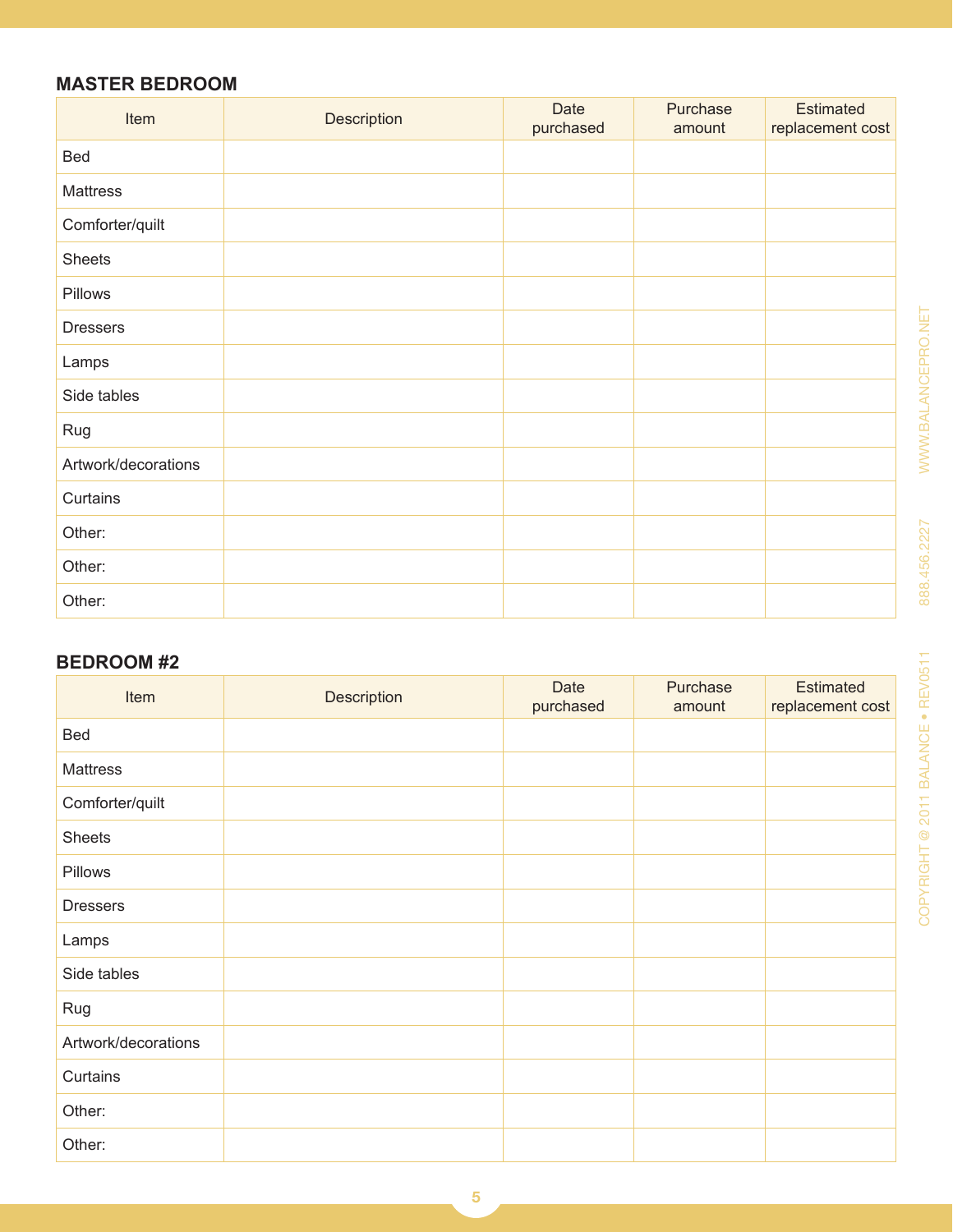### **BEDROOM #3**

| Item                | Description | Date<br>purchased | Purchase<br>amount | <b>Estimated</b><br>replacement cost |
|---------------------|-------------|-------------------|--------------------|--------------------------------------|
| Bed                 |             |                   |                    |                                      |
| Mattress            |             |                   |                    |                                      |
| Comforter/quilt     |             |                   |                    |                                      |
| <b>Sheets</b>       |             |                   |                    |                                      |
| Pillows             |             |                   |                    |                                      |
| <b>Dressers</b>     |             |                   |                    |                                      |
| Lamps               |             |                   |                    |                                      |
| Side tables         |             |                   |                    |                                      |
| Rug                 |             |                   |                    |                                      |
| Artwork/decorations |             |                   |                    |                                      |
| Curtains            |             |                   |                    |                                      |
| Other:              |             |                   |                    |                                      |
| Other:              |             |                   |                    |                                      |
| Other:              |             |                   |                    |                                      |

### **BEDROOM #4**

| Item                | Description | Date<br>purchased | Purchase<br>amount | <b>Estimated</b><br>replacement cost |
|---------------------|-------------|-------------------|--------------------|--------------------------------------|
| Bed                 |             |                   |                    |                                      |
| Mattress            |             |                   |                    |                                      |
| Comforter/quilt     |             |                   |                    |                                      |
| <b>Sheets</b>       |             |                   |                    |                                      |
| Pillows             |             |                   |                    |                                      |
| <b>Dressers</b>     |             |                   |                    |                                      |
| Lamps               |             |                   |                    |                                      |
| Side tables         |             |                   |                    |                                      |
| Rug                 |             |                   |                    |                                      |
| Artwork/decorations |             |                   |                    |                                      |
| Curtains            |             |                   |                    |                                      |
| Other:              |             |                   |                    |                                      |
| Other:              |             |                   |                    |                                      |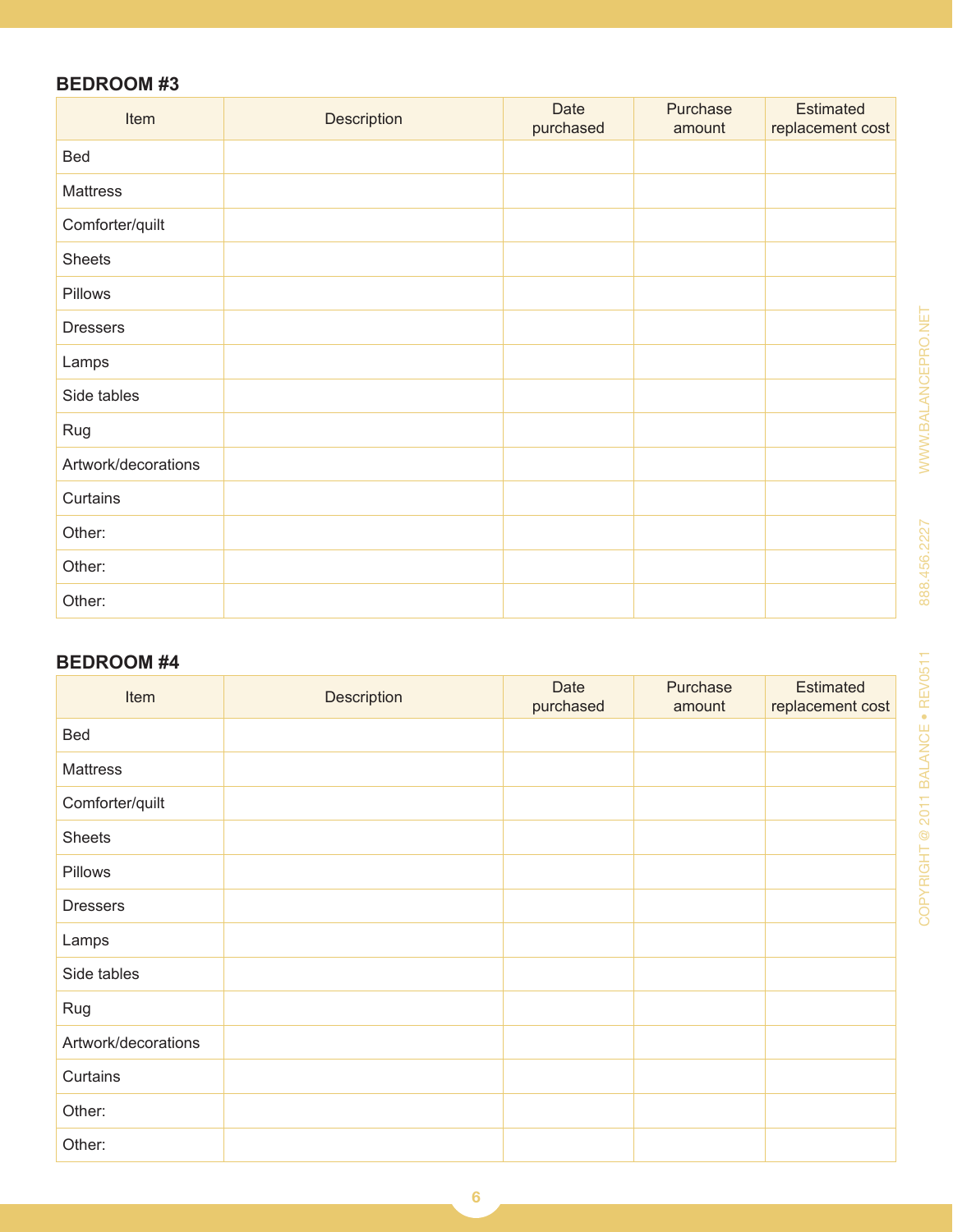### **MASTER BATHROOM**

| Item                | Description | <b>Date</b><br>purchased | Purchase<br>amount | <b>Estimated</b><br>replacement cost |
|---------------------|-------------|--------------------------|--------------------|--------------------------------------|
| Medicine            |             |                          |                    |                                      |
| <b>Toiletries</b>   |             |                          |                    |                                      |
| Hair dryer          |             |                          |                    |                                      |
| Curling iron        |             |                          |                    |                                      |
| Razor               |             |                          |                    |                                      |
| Shower curtain      |             |                          |                    |                                      |
| Mirror              |             |                          |                    |                                      |
| Scale               |             |                          |                    |                                      |
| Artwork/decorations |             |                          |                    |                                      |
| Curtains            |             |                          |                    |                                      |
| Other:              |             |                          |                    |                                      |
| Other:              |             |                          |                    |                                      |
| Other:              |             |                          |                    |                                      |
| Other:              |             |                          |                    |                                      |

### **BATHROOM #2**

| Item                | Description | Date<br>purchased | Purchase<br>amount | <b>Estimated</b><br>replacement cost |
|---------------------|-------------|-------------------|--------------------|--------------------------------------|
| Medicine            |             |                   |                    |                                      |
| <b>Toiletries</b>   |             |                   |                    |                                      |
| Hair dryer          |             |                   |                    |                                      |
| Curling iron        |             |                   |                    |                                      |
| Razor               |             |                   |                    |                                      |
| Shower curtain      |             |                   |                    |                                      |
| Mirror              |             |                   |                    |                                      |
| Scale               |             |                   |                    |                                      |
| Artwork/decorations |             |                   |                    |                                      |
| Curtains            |             |                   |                    |                                      |
| Other:              |             |                   |                    |                                      |
| Other:              |             |                   |                    |                                      |
| Other:              |             |                   |                    |                                      |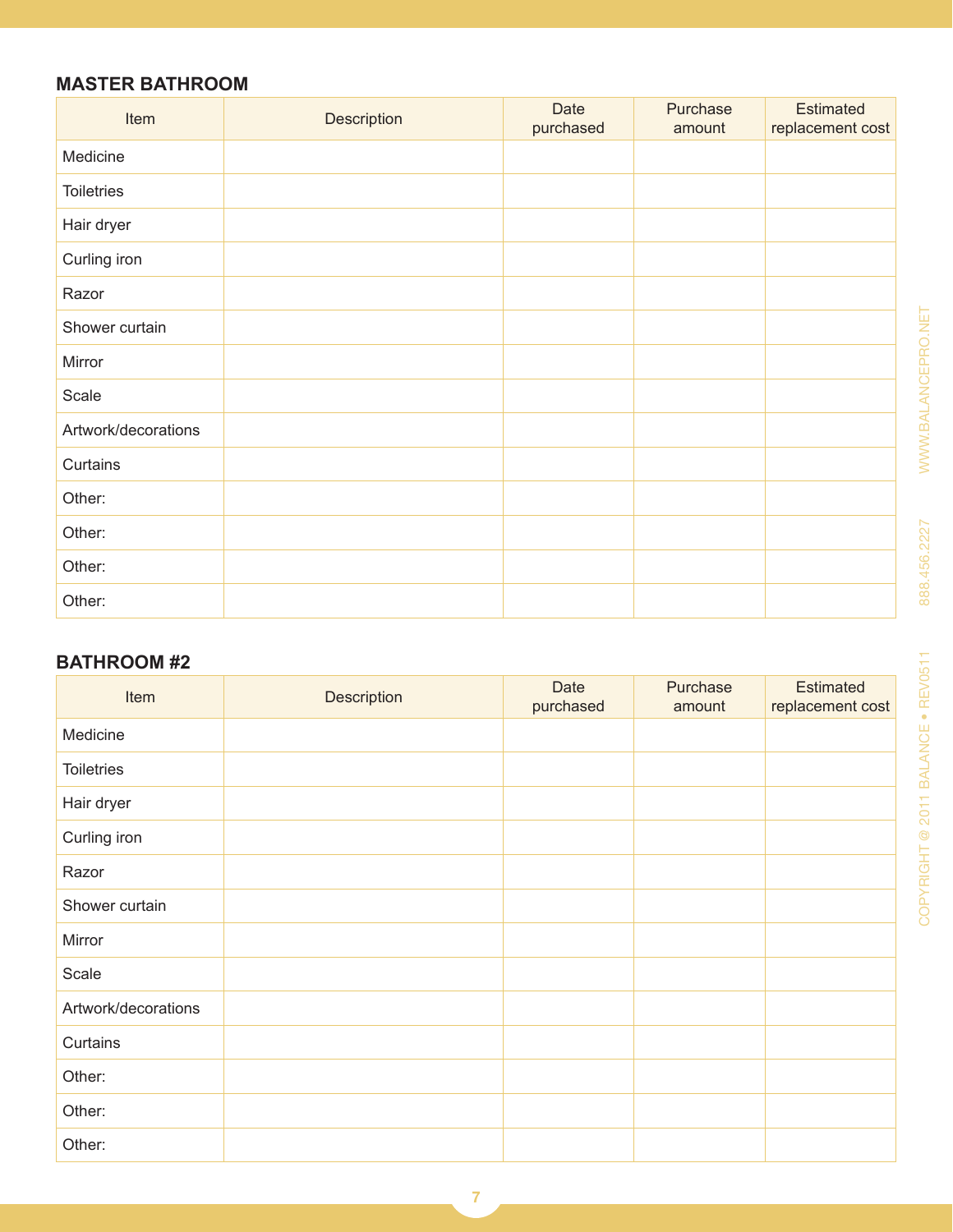### **BATHROOM #3**

| Item                | Description | <b>Date</b><br>purchased | Purchase<br>amount | <b>Estimated</b><br>replacement cost |
|---------------------|-------------|--------------------------|--------------------|--------------------------------------|
| Medicine            |             |                          |                    |                                      |
| <b>Toiletries</b>   |             |                          |                    |                                      |
| Hair dryer          |             |                          |                    |                                      |
| Curling iron        |             |                          |                    |                                      |
| Razor               |             |                          |                    |                                      |
| Shower curtain      |             |                          |                    |                                      |
| Mirror              |             |                          |                    |                                      |
| Scale               |             |                          |                    |                                      |
| Artwork/decorations |             |                          |                    |                                      |
| Curtains            |             |                          |                    |                                      |
| Other:              |             |                          |                    |                                      |
| Other:              |             |                          |                    |                                      |

# **LAUNDRY ROOM**

| Item         | Description | Date<br>purchased | Purchase<br>amount | Estimated<br>replacement cost |
|--------------|-------------|-------------------|--------------------|-------------------------------|
| Washer       |             |                   |                    |                               |
| <b>Dryer</b> |             |                   |                    |                               |
| Iron         |             |                   |                    |                               |
| Vacuum       |             |                   |                    |                               |
| Other:       |             |                   |                    |                               |
| Other:       |             |                   |                    |                               |

# **OUTDOORS**

| Item            | Description | Date<br>purchased | Purchase<br>amount | Estimated<br>replacement cost |
|-----------------|-------------|-------------------|--------------------|-------------------------------|
| Patio furniture |             |                   |                    |                               |
| <b>Barbecue</b> |             |                   |                    |                               |
| Lawn mower      |             |                   |                    |                               |
| Garden tools    |             |                   |                    |                               |
| Hot tub         |             |                   |                    |                               |
| Other:          |             |                   |                    |                               |
| Other:          |             |                   |                    |                               |